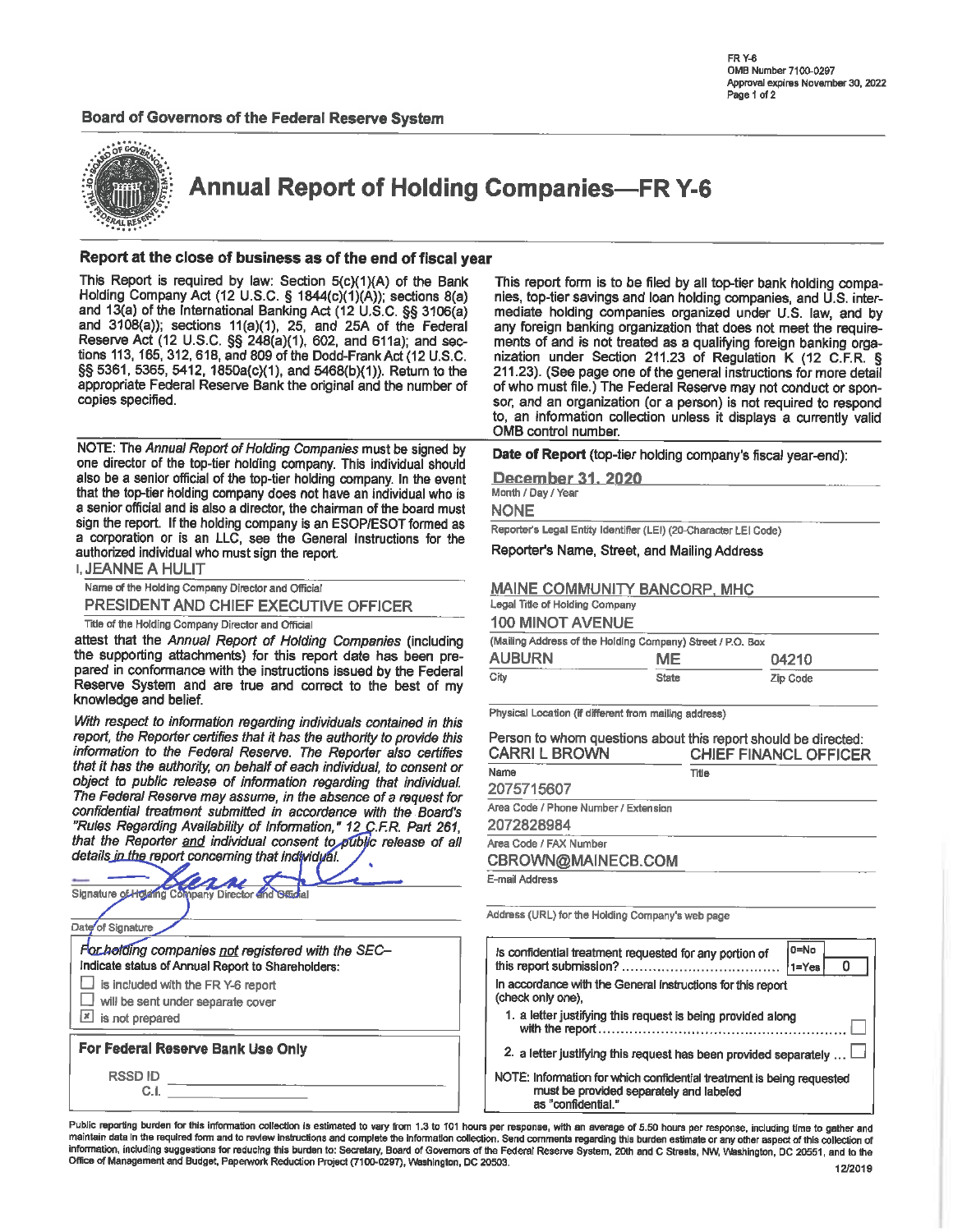# **For Use By Tiered Holding Companies**

*Top-tiered holding companies must list the names, mailing address, and physical locations of each of their subsidiary holding companies below.*

|                                           | MAINE COMMUNITY BANCORP, INC                                          |          |                                           |                                                                       |          |
|-------------------------------------------|-----------------------------------------------------------------------|----------|-------------------------------------------|-----------------------------------------------------------------------|----------|
| Legal Title of Subsidiary Holding Company |                                                                       |          |                                           | Legal Title of Subsidiary Holding Company                             |          |
| <b>100 MINOT AVENUE</b>                   |                                                                       |          |                                           |                                                                       |          |
|                                           | (Mailing Address of the Subsidiary Holding Company) Street / P.O. Box |          |                                           | (Mailing Address of the Subsidiary Holding Company) Street / P.O. Box |          |
| <b>AUBURN</b>                             | <b>ME</b>                                                             | 04210    |                                           |                                                                       |          |
| City                                      | State                                                                 | Zip Code | City                                      | State                                                                 | Zip Code |
|                                           | Physical Location (if different from mailing address)                 |          |                                           | Physical Location (if different from mailing address)                 |          |
| Legal Title of Subsidiary Holding Company |                                                                       |          |                                           | Legal Title of Subsidiary Holding Company                             |          |
|                                           | (Mailing Address of the Subsidiary Holding Company) Street / P.O. Box |          |                                           | (Mailing Address of the Subsidiary Holding Company) Street / P.O. Box |          |
| City                                      | <b>State</b>                                                          | Zip Code | City                                      | <b>State</b>                                                          | Zip Code |
|                                           | Physical Location (if different from mailing address)                 |          |                                           | Physical Location (if different from mailing address)                 |          |
| Legal Title of Subsidiary Holding Company |                                                                       |          |                                           | Legal Title of Subsidiary Holding Company                             |          |
|                                           | (Mailing Address of the Subsidiary Holding Company) Street / P.O. Box |          |                                           | (Mailing Address of the Subsidiary Holding Company) Street / P.O. Box |          |
| City                                      | <b>State</b>                                                          | Zip Code | City                                      | State                                                                 | Zip Code |
|                                           | Physical Location (if different from mailing address)                 |          |                                           | Physical Location (if different from mailing address)                 |          |
| Legal Title of Subsidiary Holding Company |                                                                       |          | Legal Title of Subsidiary Holding Company |                                                                       |          |
|                                           | (Mailing Address of the Subsidiary Holding Company) Street / P.O. Box |          |                                           | (Mailing Address of the Subsidiary Holding Company) Street / P.O. Box |          |
| City                                      | State                                                                 | Zip Code | City                                      | State                                                                 | Zip Code |
|                                           | Physical Location (if different from mailing address)                 |          |                                           | Physical Location (if different from mailing address)                 |          |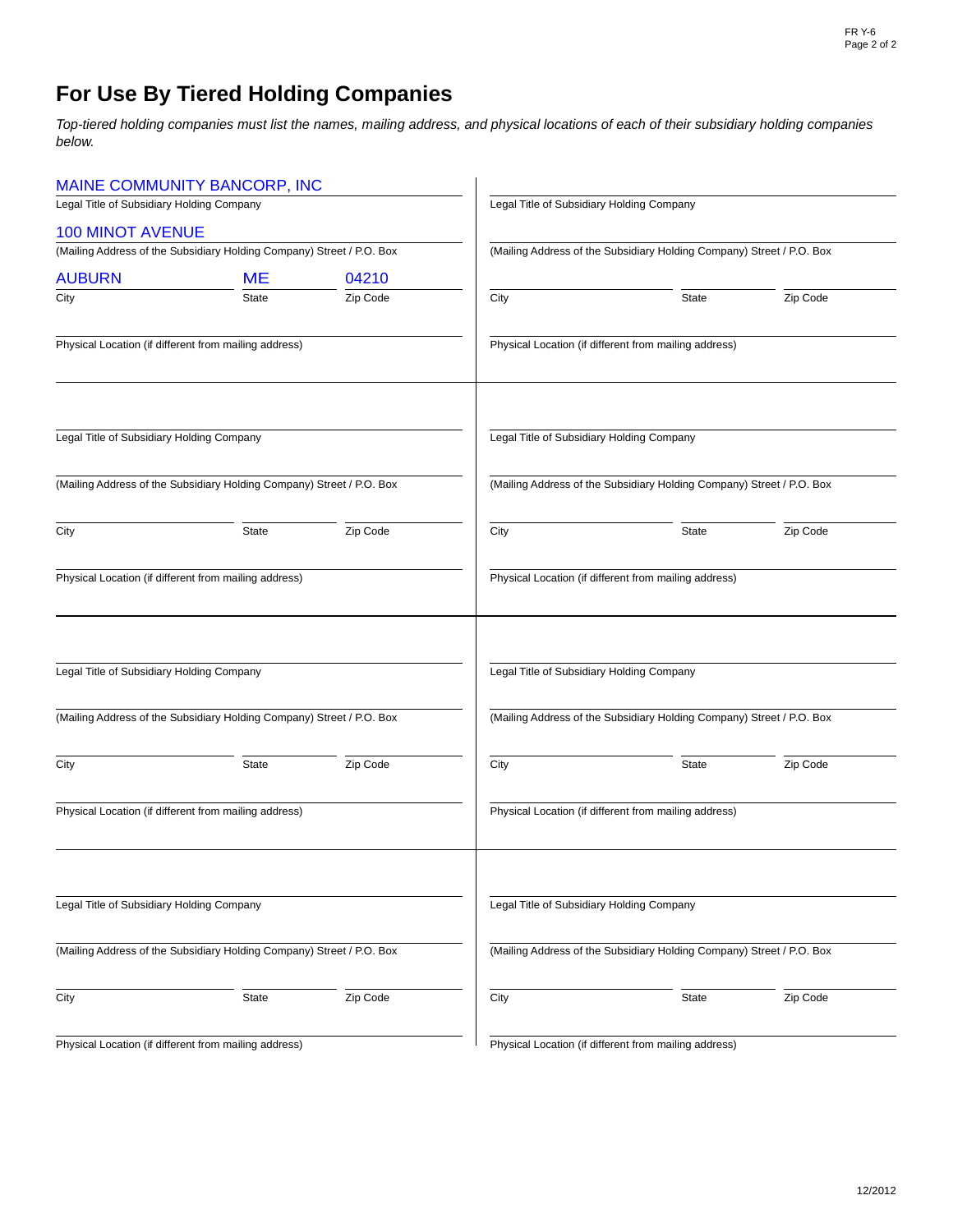# **Form FR Y-6 Fiscal Year Ending December 31, 2020**

**Report Item1. N/A**

**Report Item 2a. Organizational Chart**

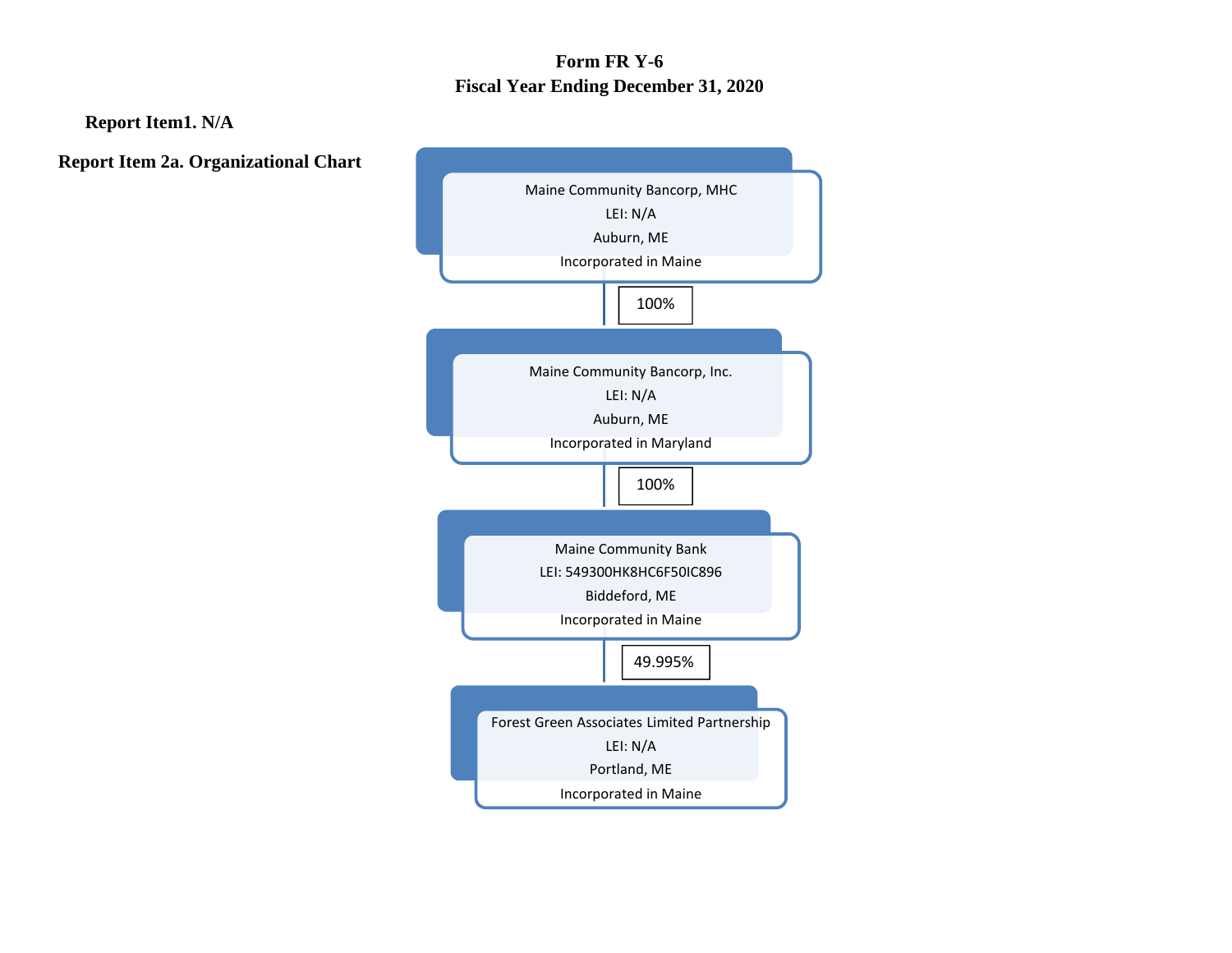#### **Report Item 2b. Domestic Branch Listing**

#### **Results: A list of branches for your holding company: MAINE COMMUNITY BANCORP, INC. (4902652) of AUBURN, ME.**

The data are as of 12/31/2020. Data reflects information that was received and processed through 01/05/2021.

#### **Reconciliation and Verification Steps**

1. In the **Data Action** column of each branch row, enter one or more of the actions specified below 2. If required, enter the date in the **Effective Date** column

#### **Actions**

**OK:** If the branch information is correct, enter 'OK' in the **Data Action** column.

**Change:** If the branch information is incorrect or incomplete, revise the data, enter 'Change' in the **Data Action** column and the date when this information first became valid in the **Effective Date** column.

**Close:** If a branch listed was sold or closed, enter 'Close' in the **Data Action** column and the sale or closure date in the **Effective Date** column.

**Delete:** If a branch listed was never owned by this depository institution, enter 'Delete' in the **Data Action** column.

**Add:** If a reportable branch is missing, insert a row, add the branch data, and enter 'Add' in the **Data Action** column and the opening or acquisition date in the **Effective Date** column.

If printing this list, you may need to adjust your page setup in MS Excel. Try using landscape orientation, page scaling, and/or legal sized paper.

#### **Submission Procedure**

When you are finished, send a saved copy to your FRB contact. See the detailed instructions on this site for more information. If you are e-mailing this to your FRB contact, put your institution name, city and state in the subject line of the e-mail.

#### Note:

To satisfy the **FR Y-10 reporting requirements**, you must also submit FR Y-10 Domestic Branch Schedules for each branch with a **Data Action** of Change, Close, Delete, or Add. The FR Y-10 report may be submitted in a hardcopy format or via the FR Y-10 Online application - https://y10online.federalreserve.gov.

\* FDIC UNINUM, Office Number, and ID\_RSSD columns are for reference only. Verification of these values is not required.

|            | Data Action Effective Date Branch Service Type | Branch ID RSSD* Popular Name |                                             | <b>Street Address</b>     |                  |    | Zip Code County |                                         | Country                    | <b>FDIC UNINUM*</b> Office Number* | <b>Head Office</b>          | Head Office ID RSSD* Comments |  |
|------------|------------------------------------------------|------------------------------|---------------------------------------------|---------------------------|------------------|----|-----------------|-----------------------------------------|----------------------------|------------------------------------|-----------------------------|-------------------------------|--|
|            | Full Service (Head Office)                     |                              | 499501 MAINE COMMUNITY BANK 254 MAIN STREET |                           | <b>BIDDEFORD</b> | МE | 04005           | <b>YORK</b>                             | UNITED STATES Not Required | <b>Not Required</b>                | MAINE COMMUNITY BANK        | 499501                        |  |
| <b>IOK</b> | <b>Full Service</b>                            |                              | 548203 MINOT AVENUE BRANCH                  | 100 MINOT AVENUE          | <b>AUBURN</b>    | МE | 04210           | ANDROSCOGGIN UNITED STATES Not Required |                            | <b>Not Required</b>                | MAINE COMMUNITY BANK        | 499501                        |  |
|            | <b>Full Service</b>                            |                              | 526407 ALFRED STREET BRANCH                 | 473 ALFRED STREET         | <b>BIDDEFORD</b> | МE | 04005           | <b>YORK</b>                             | UNITED STATES Not Required | <b>Not Required</b>                | MAINE COMMUNITY BANK        | 499501                        |  |
|            | <b>Full Service</b>                            |                              | 5104378 STATION AVE BRANCH                  | <b>16 STATION AVENUE</b>  | <b>BRUNSWICK</b> | МE | 04011           | CUMBERLAND                              | UNITED STATES Not Required | <b>Not Required</b>                | MAINE COMMUNITY BANK        | 499501                        |  |
| <b>IOK</b> | <b>Full Service</b>                            |                              | 4455158 KENNEBUNK BRANCH                    | <b>65 PORTLAND ROAD</b>   | <b>KENNEBUNK</b> | ME | 04043           | <b>YORK</b>                             | UNITED STATES Not Required | <b>Not Required</b>                | MAINE COMMUNITY BANK        | 499501                        |  |
|            | <b>Full Service</b>                            |                              | 3233854 MAIN STREET BRANCH                  | 664 MAIN STREET           | <b>LEWISTON</b>  | МE | 04240           | ANDROSCOGGIN UNITED STATES Not Required |                            | <b>Not Required</b>                | MAINE COMMUNITY BANK        | 499501                        |  |
|            | <b>Full Service</b>                            |                              | 4455167 SCARBOROUGH BRANCH                  | <b>206 US ROUTE ONE</b>   | SCARBOROUGH ME   |    | 04074           | CUMBERLAND                              | UNITED STATES Not Required | <b>Not Required</b>                | <b>MAINE COMMUNITY BANK</b> | 499501                        |  |
| OK         | <b>Full Service</b>                            |                              | 2619264 WATERBORO BRANCH                    | 846 MAIN STREET ROUTE 202 | WATERBORO        | МE | 04087           | <b>YORK</b>                             | UNITED STATES Not Required | <b>Not Required</b>                | MAINE COMMUNITY BANK        | 499501                        |  |
|            | <b>Full Service</b>                            |                              | 3233836 DRIVE-IN LANE BRANCH                | 3 DRIVE-IN LANE           | <b>WINDHAM</b>   | МE | 04062           | CUMBERLAND                              | UNITED STATES Not Required | <b>Not Required</b>                | MAINE COMMUNITY BANK        | 499501                        |  |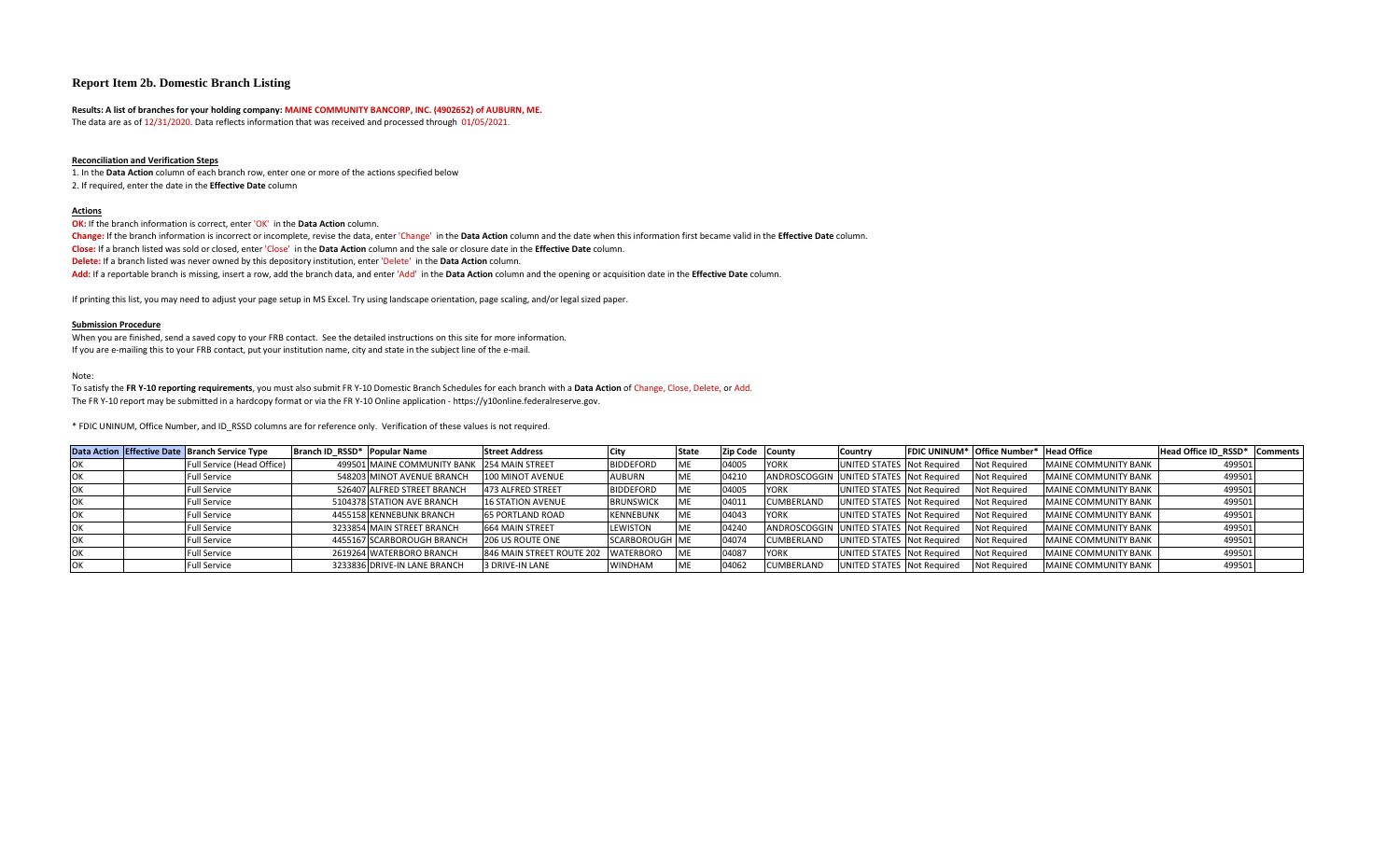# **Form FR Y-6 Maine Community Bancorp, MHC Fiscal Year Ending December 31, 2020**

## **Report Item 3: Securities Holders (1)(a)(b)(c) and (2)(a)(b)(c)**

|                                         | Current securities holders with ownership, control or holdings of<br>5% or more with power to vote as of fiscal year ending 12/31/2020 |                                                                          | Securities holders not listed in $3(1)(c)$ that had ownership, control<br>or holdings of 5% or more with power to vote during the fiscal year<br>ending 12/31/2020 |                                                      |                                                                          |  |  |
|-----------------------------------------|----------------------------------------------------------------------------------------------------------------------------------------|--------------------------------------------------------------------------|--------------------------------------------------------------------------------------------------------------------------------------------------------------------|------------------------------------------------------|--------------------------------------------------------------------------|--|--|
| (1)(a)<br>Name,<br>City, State, Country | (1)(b)<br>Country of Citizenship<br>or Incorporation                                                                                   | (1)(c)<br>Number and Percentage<br>of Each Class of Voting<br>Securities | (1)(a)<br>Name,<br>City, State, Country                                                                                                                            | (1)(b)<br>Country of Citizenship<br>or Incorporation | (1)(c)<br>Number and Percentage<br>of Each Class of Voting<br>Securities |  |  |
| N/A                                     |                                                                                                                                        |                                                                          |                                                                                                                                                                    |                                                      |                                                                          |  |  |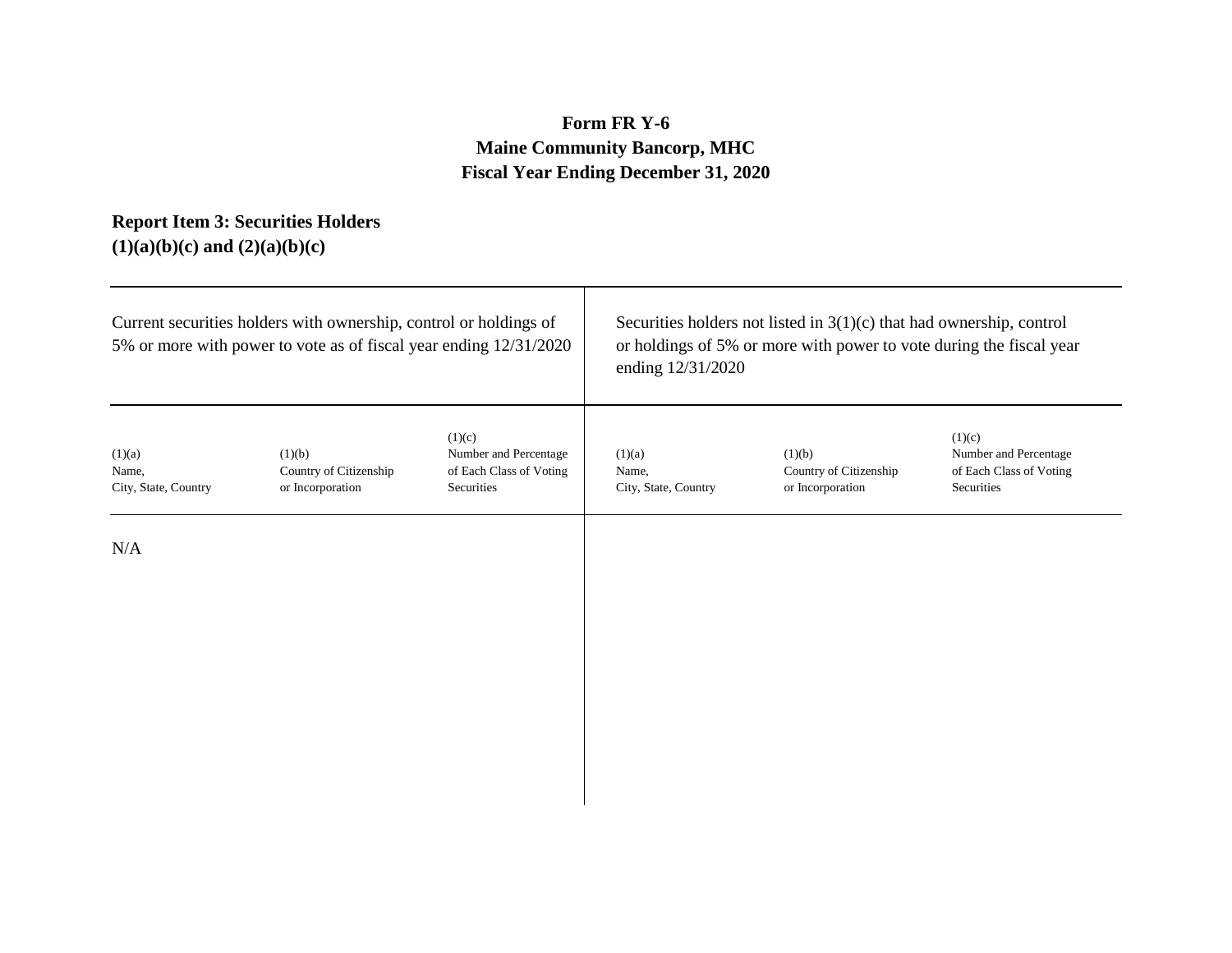# **Form FR Y-6 Maine Community Bancorp, Inc. Fiscal Year Ending December 31, 2020**

## **Report Item 3: Securities Holders (1)(a)(b)(c) and (2)(a)(b)(c)**

|                                                    | Current securities holders with ownership, control or holdings of<br>5% or more with power to vote as of fiscal year ending 12/31/2020 |                                                                          | Securities holders not listed in $3(1)(c)$ that had ownership, control<br>or holdings of 5% or more with power to vote during the fiscal year<br>ending 12/31/2020 |                                                      |                                                                          |  |
|----------------------------------------------------|----------------------------------------------------------------------------------------------------------------------------------------|--------------------------------------------------------------------------|--------------------------------------------------------------------------------------------------------------------------------------------------------------------|------------------------------------------------------|--------------------------------------------------------------------------|--|
| (1)(a)<br>Name,<br>City, State, Country            | (1)(b)<br>Country of Citizenship<br>or Incorporation                                                                                   | (1)(c)<br>Number and Percentage<br>of Each Class of Voting<br>Securities | (1)(a)<br>Name,<br>City, State, Country                                                                                                                            | (1)(b)<br>Country of Citizenship<br>or Incorporation | (1)(c)<br>Number and Percentage<br>of Each Class of Voting<br>Securities |  |
| Maine Community<br>Bancorp, MHC<br>Auburn, ME, USA | <b>USA</b>                                                                                                                             | 100 shares, 100%<br>of common stock                                      |                                                                                                                                                                    |                                                      |                                                                          |  |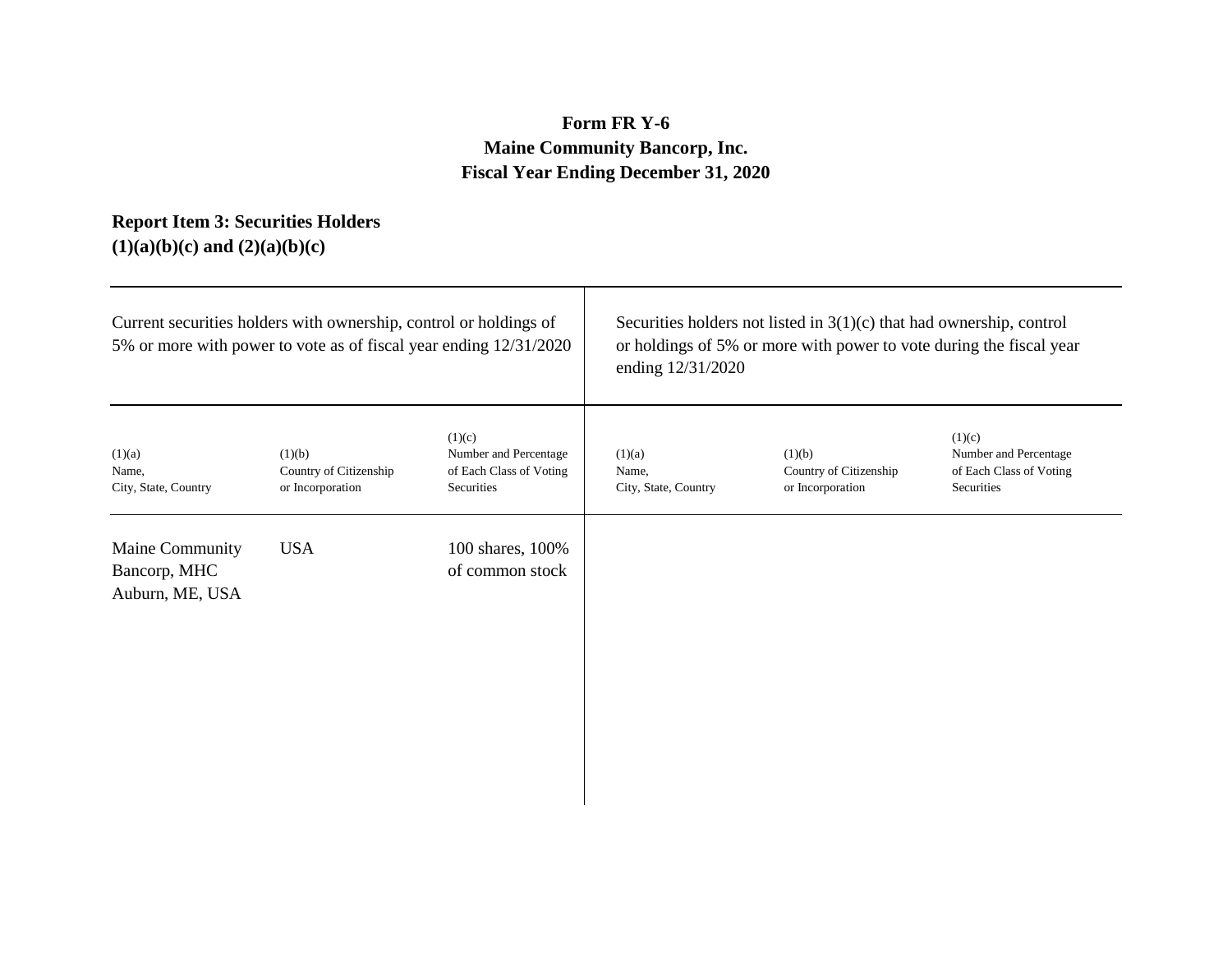### **Form FR Y-6 Maine Community Bancorp, MHC Fiscal Year Ending December 31, 2020**

## **Report Item 4: Insiders**

| (1)<br>Name<br>City, State,<br>Country      | (2)<br>Principal<br>Occupation if<br>other than with<br><b>Holding Company</b> | (3)(a)<br>Title & Position with<br><b>Holding Company</b> | (3)(b)<br>Title & Position<br>with Subsidiaries<br>(include names)<br>of Subsidiaries) | (3)(c)<br>Title & Position with<br>Other Businesses<br>(include names)<br>of other<br>businesses) | (4)(a)<br>Percentage of<br>Voting Shares in<br><b>Holding Company</b> | (4)(b)<br>Percentage of<br>Voting Shares in<br>Subsidiaries<br>(include names)<br>of Subsidiaries) | (4)(c)<br>List names of other<br>companies (includes<br>partnerships) if 25% or<br>more of voting securities are<br>held (List names of<br>companies and percentage<br>of voting securites held) |
|---------------------------------------------|--------------------------------------------------------------------------------|-----------------------------------------------------------|----------------------------------------------------------------------------------------|---------------------------------------------------------------------------------------------------|-----------------------------------------------------------------------|----------------------------------------------------------------------------------------------------|--------------------------------------------------------------------------------------------------------------------------------------------------------------------------------------------------|
|                                             | President & CEO                                                                |                                                           |                                                                                        |                                                                                                   |                                                                       |                                                                                                    |                                                                                                                                                                                                  |
| Jeanne A. Hulit<br>Falmouth, ME, USA        | <b>Biddeford Savings Bank</b><br>and Mechanics Savings Bank                    | President & CEO/<br>Director                              | President & CEO/Director<br>Maine Community Bancorp, Inc.                              | N/A                                                                                               | N/A                                                                   | N/A                                                                                                | N/A                                                                                                                                                                                              |
| Jeffrey S. Worthing<br>Scarborough, ME, USA | <b>Certified Public</b><br>Accountant                                          | Chairman of the Board                                     | Chairman of the Board<br>Maine Community Bancorp, Inc.                                 | Worthing & Going, P.A.<br>Partner                                                                 | N/A                                                                   | N/A                                                                                                | N/A                                                                                                                                                                                              |
| Edward M. Snook<br>Auburn, ME, USA          | <b>Chief Financial</b><br>Officer                                              | Vice-Chairman of the<br>Board                             | Vice-Chairman of the Board<br>Maine Community Bancorp, Inc.                            | Augusta Fuel Company<br><b>Chief Financial Officer</b>                                            | N/A                                                                   | N/A                                                                                                | N/A                                                                                                                                                                                              |
| Thomas E. Wells<br>Saco, ME, USA            | Retired                                                                        | Director                                                  | Director<br>Maine Community Bancorp, Inc.                                              | N/A                                                                                               | N/A                                                                   | N/A                                                                                                | N/A                                                                                                                                                                                              |
| Jon S. Oxman<br>Auburn, ME, USA             | Attorney                                                                       | Director                                                  | Director<br>Maine Community Bancorp, Inc.                                              | Linnell, Choate & Webber LLP<br><b>Managing Parter</b>                                            | N/A                                                                   | N/A                                                                                                | N/A                                                                                                                                                                                              |
| Keith R. Jacques, Esq.<br>Saco, ME, USA     | Attorney                                                                       | Director                                                  | Director<br>Maine Community Bancorp, Inc.                                              | Woodman Edmands Danylik<br>Austin Smith & Jacques P.A.<br>Partner                                 | N/A                                                                   | N/A                                                                                                | N/A                                                                                                                                                                                              |
| Stephen G. Bryant<br>Auburn, ME, USA        | <b>Certified Public</b><br>Accountant                                          | Director                                                  | Director<br>Maine Community Bancorp, Inc.                                              | Austin Associates, P.A.<br>Manager                                                                | N/A                                                                   | N/A                                                                                                | N/A                                                                                                                                                                                              |
| Alan R. Hahnel<br>Lewiston, ME, USA         | Roofing and Sheet Metal                                                        | Director                                                  | Director<br>Maine Community Bancorp, Inc.                                              | Hahnel Bros. Co.<br>President/Treasurer                                                           | N/A                                                                   | N/A                                                                                                | N/A                                                                                                                                                                                              |
| Elaine Runyon<br>New Gloucester, ME         | Controller                                                                     | Director                                                  | Director<br>Maine Community Bancorp, Inc.                                              | Portland Country Club<br>Controller                                                               | N/A                                                                   | N/A                                                                                                | N/A                                                                                                                                                                                              |
| Amy Landry<br>Auburn, ME                    | Retired                                                                        | Director                                                  | Director<br>Maine Community Bancorp, Inc.                                              | N/A                                                                                               | N/A                                                                   | N/A                                                                                                | N/A                                                                                                                                                                                              |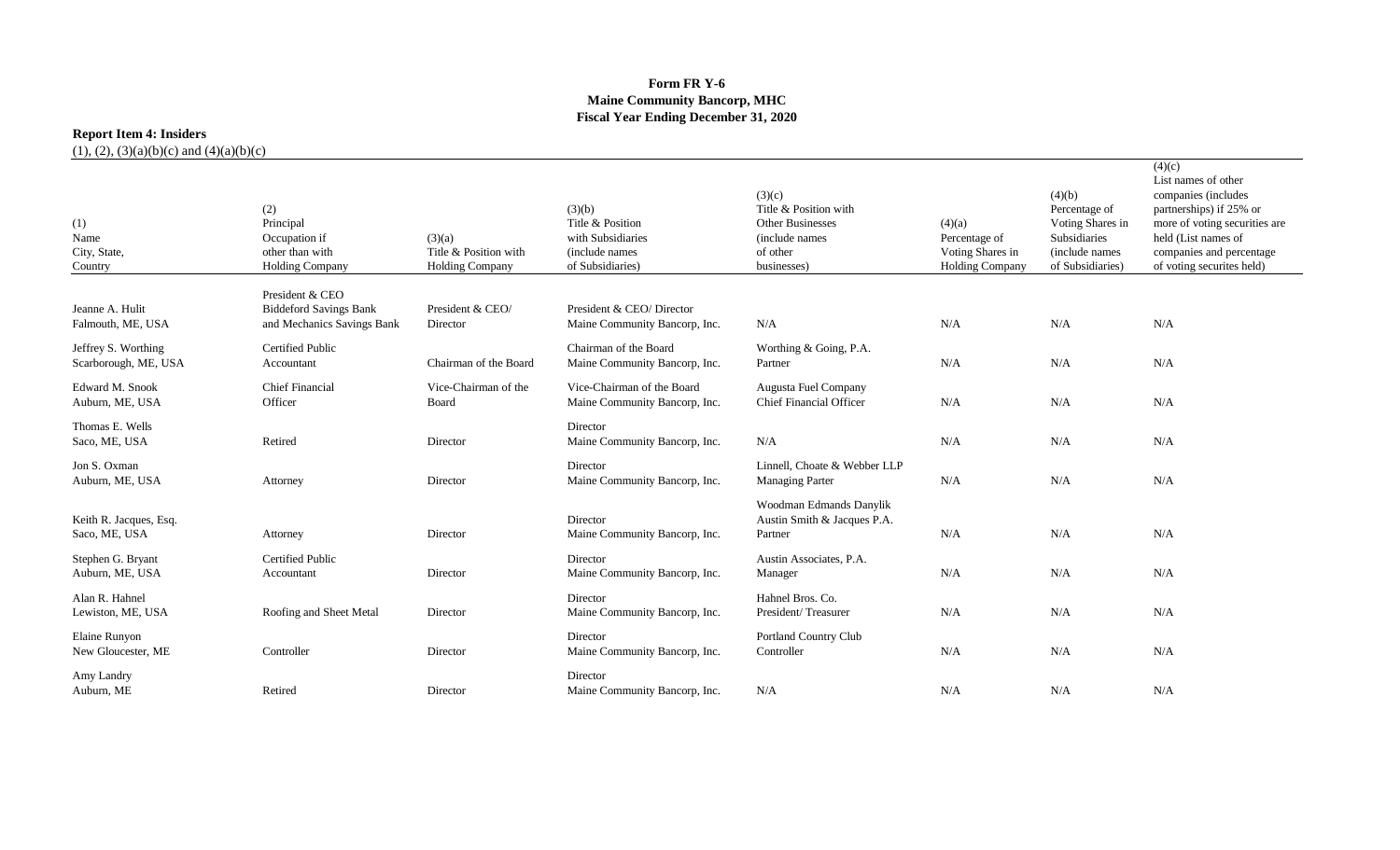### **Form FR Y-6 Maine Community Bancorp, MHC Fiscal Year Ending December 31, 2020**

## **Report Item 4: Insiders**

| (1)<br>Name<br>City, State,<br>Country | (2)<br>Principal<br>Occupation if<br>other than with<br><b>Holding Company</b> | (3)(a)<br>Title & Position with<br><b>Holding Company</b> | (3)(b)<br>Title & Position<br>with Subsidiaries<br>(include names)<br>of Subsidiaries) | (3)(c)<br>Title & Position with<br><b>Other Businesses</b><br>(include names)<br>of other<br>businesses) | (4)(a)<br>Percentage of<br>Voting Shares in<br><b>Holding Company</b> | (4)(b)<br>Percentage of<br>Voting Shares in<br>Subsidiaries<br>(include names)<br>of Subsidiaries) | (4)(c)<br>List names of other<br>companies (includes<br>partnerships) if 25% or<br>more of voting securities are<br>held (List names of<br>companies and percentage<br>of voting securites held) |
|----------------------------------------|--------------------------------------------------------------------------------|-----------------------------------------------------------|----------------------------------------------------------------------------------------|----------------------------------------------------------------------------------------------------------|-----------------------------------------------------------------------|----------------------------------------------------------------------------------------------------|--------------------------------------------------------------------------------------------------------------------------------------------------------------------------------------------------|
|                                        |                                                                                |                                                           |                                                                                        |                                                                                                          |                                                                       |                                                                                                    |                                                                                                                                                                                                  |
| Carl A. Goodwin                        |                                                                                |                                                           | Director                                                                               | Carl A. Goodwin, Inc.                                                                                    |                                                                       |                                                                                                    |                                                                                                                                                                                                  |
| Saco, ME, USA                          | General Contractor                                                             | Director                                                  | Maine Community Bancorp, Inc.                                                          | Owner                                                                                                    | N/A                                                                   | N/A                                                                                                | N/A                                                                                                                                                                                              |
| Joyce D. Haley                         |                                                                                |                                                           | Director                                                                               |                                                                                                          |                                                                       |                                                                                                    |                                                                                                                                                                                                  |
| Saco, ME, USA                          | Retired                                                                        | Director                                                  | Maine Community Bancorp, Inc.                                                          | N/A                                                                                                      | N/A                                                                   | N/A                                                                                                | N/A                                                                                                                                                                                              |
| Wayne A. Sherman                       |                                                                                |                                                           | Director                                                                               |                                                                                                          |                                                                       |                                                                                                    |                                                                                                                                                                                                  |
| Turner, ME, USA                        | Retired                                                                        | Director                                                  | Maine Community Bancorp, Inc.                                                          | N/A                                                                                                      | N/A                                                                   | N/A                                                                                                | N/A                                                                                                                                                                                              |
| Suzanne M. Carney                      | <b>Human Resources</b>                                                         | Senior Vice                                               | Secretary                                                                              |                                                                                                          |                                                                       |                                                                                                    |                                                                                                                                                                                                  |
| Auburn ME, USA                         | Director                                                                       | President                                                 | Maine Community Bancorp, Inc.                                                          | N/A                                                                                                      | N/A                                                                   | N/A                                                                                                | N/A                                                                                                                                                                                              |
| Carri L. Brown                         | <b>Chief Financial</b>                                                         | <b>Executive Vice</b>                                     | Treasurer                                                                              |                                                                                                          |                                                                       |                                                                                                    |                                                                                                                                                                                                  |
| Scarborough, ME, USA                   | Officer                                                                        | President                                                 | Maine Community Bancorp, Inc.                                                          | N/A                                                                                                      | N/A                                                                   | N/A                                                                                                | N/A                                                                                                                                                                                              |
| Thomas A. MacDonald                    | Chief Risk and                                                                 | <b>Executive Vice</b>                                     | Chief Risk and Operations Officer                                                      |                                                                                                          |                                                                       |                                                                                                    |                                                                                                                                                                                                  |
| Scarborough, ME, USA                   | <b>Operations Officer</b>                                                      | President                                                 | Maine Community Bancorp, Inc.                                                          | N/A                                                                                                      | N/A                                                                   | N/A                                                                                                | N/A                                                                                                                                                                                              |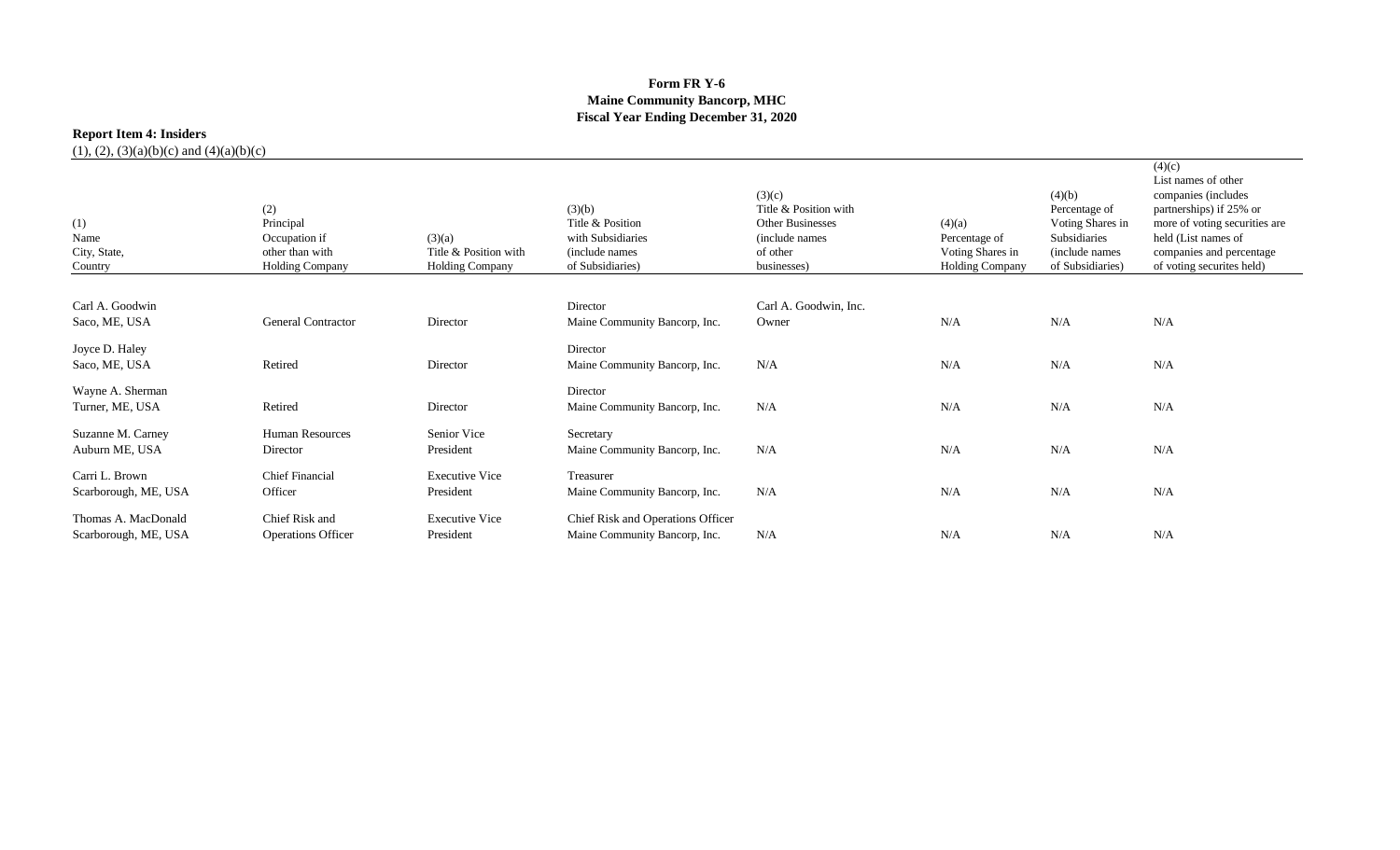### **Form FR Y-6 Maine Community Bancorp, Inc. Fiscal Year Ending December 31, 2020**

## **Report Item 4: Insiders**

| (1)<br>Name<br>City, State,<br>Country      | (2)<br>Principal<br>Occupation if<br>other than with<br><b>Holding Company</b> | (3)(a)<br>Title & Position with<br><b>Holding Company</b> | (3)(b)<br>Title & Position<br>with Subsidiaries<br>(include names)<br>of Subsidiaries) | (3)(c)<br>Title & Position with<br><b>Other Businesses</b><br>(include names<br>of other<br>businesses) | (4)(a)<br>Percentage of<br>Voting Shares in<br><b>Holding Company</b> | (4)(b)<br>Percentage of<br>Voting Shares in<br>Subsidiaries<br>(include names)<br>of Subsidiaries) | (4)(c)<br>List names of other<br>companies (includes<br>partnerships) if 25% or<br>more of voting securities are<br>held (List names of<br>companies and percentage<br>of voting securites held) |
|---------------------------------------------|--------------------------------------------------------------------------------|-----------------------------------------------------------|----------------------------------------------------------------------------------------|---------------------------------------------------------------------------------------------------------|-----------------------------------------------------------------------|----------------------------------------------------------------------------------------------------|--------------------------------------------------------------------------------------------------------------------------------------------------------------------------------------------------|
| Jeanne A. Hulit<br>Falmouth, ME, USA        | President & CEO<br><b>Maine Community Bank</b>                                 | President & CEO/<br>Director                              | President & CEO/Director<br>Maine Community Bank                                       | N/A                                                                                                     | N/A                                                                   | N/A                                                                                                | N/A                                                                                                                                                                                              |
| Jeffrey S. Worthing<br>Scarborough, ME, USA | <b>Certified Public</b><br>Accountant                                          | Chairman of the Board                                     | Chairman of the Board<br>Maine Community Bank                                          | Worthing & Going, P.A.<br>Partner                                                                       | N/A                                                                   | N/A                                                                                                | N/A                                                                                                                                                                                              |
| Edward M. Snook<br>Auburn, ME, USA          | <b>Chief Financial</b><br>Officer                                              | Vice-Chairman<br>of the Board                             | Vice-Chairman of the Board<br>Maine Community Bank                                     | Augusta Fuel Company<br><b>Chief Financial Officer</b>                                                  | N/A                                                                   | N/A                                                                                                | N/A                                                                                                                                                                                              |
| Thomas E. Wells<br>Saco, ME, USA            | Retired                                                                        | Director                                                  | Director<br>Maine Community Bank                                                       | N/A                                                                                                     | N/A                                                                   | N/A                                                                                                | N/A                                                                                                                                                                                              |
| Jon S. Oxman<br>Auburn, ME, USA             | Attorney                                                                       | Director                                                  | Director<br>Maine Community Bank                                                       | Linnell, Choate & Webber LLP<br><b>Managing Parter</b>                                                  | N/A                                                                   | N/A                                                                                                | N/A                                                                                                                                                                                              |
| Keith R. Jacques, Esq.<br>Saco, ME, USA     | Attorney                                                                       | Director                                                  | Director<br>Maine Community Bank                                                       | Woodman Edmands Danylik<br>Austin Smith & Jacques P.A.<br>Partner                                       | N/A                                                                   | N/A                                                                                                | N/A                                                                                                                                                                                              |
| Stephen G. Bryant<br>Auburn, ME, USA        | <b>Certified Public</b><br>Accountant                                          | Director                                                  | Director<br>Maine Community Bank                                                       | Austin Associates, P.A.<br>Manager                                                                      | N/A                                                                   | N/A                                                                                                | N/A                                                                                                                                                                                              |
| Alan R. Hahnel<br>Lewiston, ME, USA         | Roofing and Sheet Metal                                                        | Director                                                  | Director<br>Maine Community Bank                                                       | Hahnel Bros. Co.<br>President/Treasurer                                                                 | N/A                                                                   | N/A                                                                                                | N/A                                                                                                                                                                                              |
| Elaine Runyon<br>New Gloucester, ME         | Controller                                                                     | Director                                                  | Director<br>Maine Community Bank                                                       | Portland Country Club<br>Controller                                                                     | N/A                                                                   | N/A                                                                                                | N/A                                                                                                                                                                                              |
| Amy Landry<br>Auburn, ME                    | Retired                                                                        | Director                                                  | Director<br>Maine Community Bank                                                       | N/A                                                                                                     | N/A                                                                   | N/A                                                                                                | N/A                                                                                                                                                                                              |